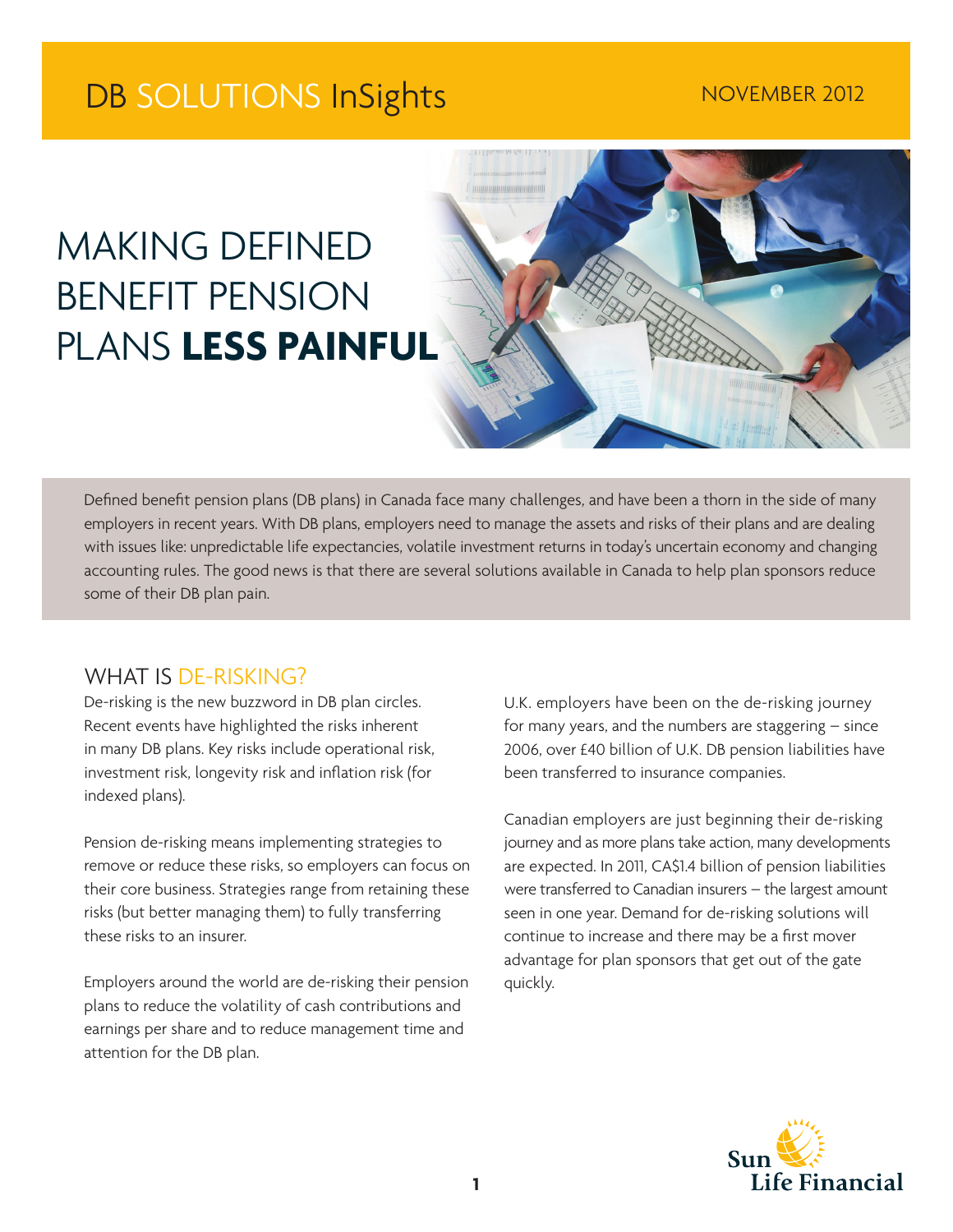### WHY IS DE-RISKING GAINING MOMENTUM?

- • *The impact of pension risk can be significant.* For example, longevity risk can have material financial consequences. A one year increase in life expectancy can increase pension liabilities by three per cent to four per cent. But one year may not be enough. A study by Kaishev et al (2007) estimated that curing three major diseases (heart disease, cancer, respiratory disease) would increase life expectancy by six years!
- • *Solutions are becoming more affordable.* Recent research has shown that the rate of return on an annuity can be higher than the expected rate of return on a matching bond portfolio. This means that the longevity and investment risk protection provided by annuities can be free.
- Benefit security. Insurance companies are highly regulated and carefully managed to ensure that employees' benefits are well protected. Pension risk is reduced and employers can do what they do best and focus on their core business.
- • *De-risking can improve share price.* Research from Kelvin Wilson at Grant Thornton UK LLP ("DB pension plan de-risking," 2011) found empirical evidence that U.K. companies that have de-risked their pension plans enjoyed an average increase of more than 10 per cent in their share price. Why? Because removing pension risk reduces future earnings volatility and allows management to concentrate on their core business.
- • *High profile companies are taking action.* In June, General Motors announced that it was de-risking its salaried pension plan and reducing its pension obligations by US\$26 billion through a combination of lump sums and annuities. This is the largest pension de-risking transaction ever announced. It signals a shift in the way that organizations think about their pension obligations.

# CANADIAN PENSION **DE-RISKING SOLUTIONS**

| <b>Liability driven</b><br><b>investing (LDI)</b> | Investing pension plan assets to behave<br>in the same way that the plan's liabilities<br>behave, using pooled funds or a<br>customized portfolio.                                                                                                                                                                                     |
|---------------------------------------------------|----------------------------------------------------------------------------------------------------------------------------------------------------------------------------------------------------------------------------------------------------------------------------------------------------------------------------------------|
| <b>Longevity</b><br>insurance                     | Insurance against the possibility that<br>plan members live longer than expected,<br>with the insurer covering the cost of<br>additional pension payments for<br>longer-lived members.                                                                                                                                                 |
| <b>Annuity buy-out</b>                            | A traditional group annuity contract<br>that transfers all the risks for a group of<br>members from the employer's balance<br>sheet to an insurer's balance sheet.                                                                                                                                                                     |
| <b>Annuity buy-in</b>                             | An innovative, flexible group annuity<br>that transfers all the risks for a group of<br>members to an insurer, but is invisible to<br>plan members. An annuity buy-in is an<br>investment of the plan that requires no<br>additional cash contribution from the<br>plan sponsor and triggers no accounting<br>settlement. <sup>1</sup> |
| <b>Plan design</b><br>changes                     | Changes to future benefits or cost<br>sharing arrangements or implementing<br>a new pension arrangement for new<br>members.                                                                                                                                                                                                            |

# TIME TO TAKE ACTION?

Here are some steps for plan sponsors considering de-risking:

- Contact a pension consultant to assist in evaluating the available solutions.
- Contact an investment banker to help evaluate the pension plan within the broader corporate finance framework.
- Contact an insurer to get a free illustrative quote showing the cost of pension risk transfer.

There is no single solution or quick fix to de-thorn or de-risk Canadian DB plans. While the road to lower risk can be a long one, it's important to start the journey and take advantage of the de-risking opportunities that are now available – before market volatility or regulatory changes create new unforeseen pains. Employers need to take action or else risk that their DB pension plan pain may be with them for years to come.

<sup>&</sup>lt;sup>1</sup> Plan sponsors should confirm the need for an accounting settlement with their own auditors.